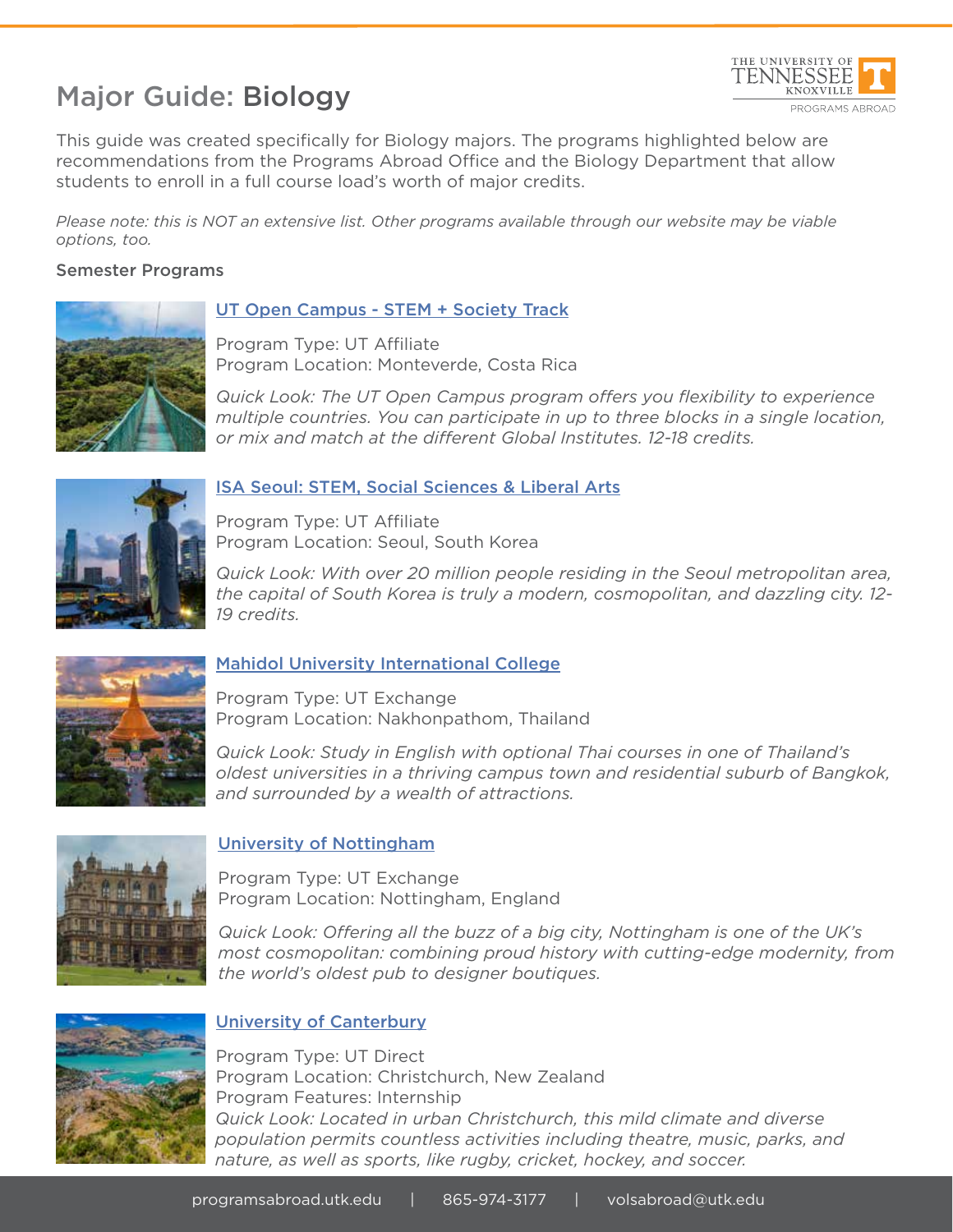# Major Guide: Biology



## Semester Programs



## USAC Accra: University of Ghana

Program Type: UT Affiliate Program Location: Accra, Ghana Program Features: Internships, Service-learning, Field study *Quick Look: Experience Ghana's capital of 2.5 million people and visit cultural and historical sites like Mole National Park and the Cape Coast slave castles. Study African and Development Studies and take Service Learning courses.*



## USAC Ireland: University College Cork

Program Type: UT Affiliate Program Location: Cork, Ireland

*Quick Look: Cork, the second largest city in Ireland, is located on the south coast of the island. The city boasts international arts, film, and jazz festivals, lively performing arts and a growing artisanal culinary culture.*

#### Summer Programs



## CEA San Jose: Spanish Language, Liberal Arts & Environmental Sciences

Program Type: UT Affiliate Program Location: San Jose, Costa Rica

*Quick Look: Take a deep dive into environmental issues in a country that's renowned for its amazing biodiversity while improving your Spanish language fluency and discovering local culture. 3-14 credits.*



## DIS Copenhagen

Program Type: UT Affiliate Program Location: Copenhagen, Denmark

*Quick Look: Experience Scandinavian culture in Denmark's thriving capital and choose from courses in health sciences, biotechnology, neuroscience, biomedicine and pre-medicine. 3-6 credits.* 



#### ISA Athens: Business and Liberal Arts

Program Type: UT Affiliate Program Location: Athens, Greece

*Quick Look: The American College of Greece (ACG) is Europe's oldest U.S. college or university. You will have the opportunity to take a wide range of courses with local and international students. 6 credits.*